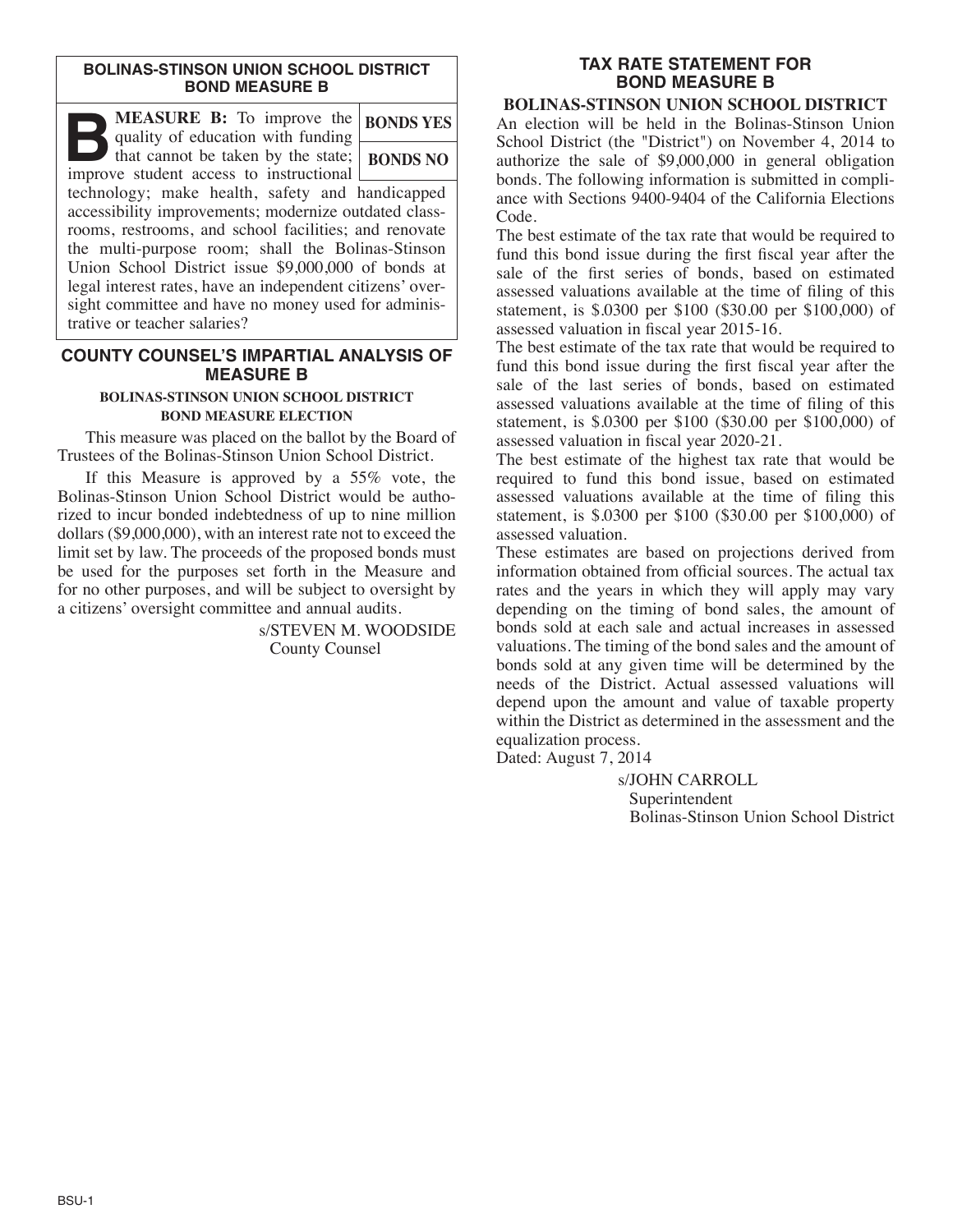# **ARGUMENT IN FAVOR OF MEASURE B**

Bolinas-Stinson Union School District. Our schools are the most important assets in our community and should be our number one priority. Quality schools improve student achievement, improve property values, prepare children for a productive future, and create greater neighborhood safety. Our teachers and staff do a great job educating local children, but many classrooms, and school facilities in the Bolinas-Stinson Union School District are outdated and inadequate to provide students with the school facilities they need to succeed.

Although our schools have been well maintained over the years, aging classrooms and facilities must be upgraded since many do not meet 21st century standards. Many of the buildings our children use are between 30-50 years old! Measure B would allow the District to improve our schools and the quality of education provided to local children. By investing in our schools, we can meet today's safety, technological, and educational standards and better our community.

## **If passed, Measure B will provide funding to make critical facility improvements to Bolinas schools including:**

- Improving student access to instructional technology
- Making health, safety and handicapped accessibility improvements
- Modernizing outdated classrooms, restrooms and school facilities
- Renovating the multi-purpose room for school and community use

## **Measure B makes financial sense and protects taxpayers.**

- By law, spending must be reviewed and annually audited by an independent citizens' oversight committee.
- All bond funds must be spent locally and **cannot be taken by the State**.
- Funds are required to be spent only on schools, not for administrator or teacher salaries.

Measure B upgrades and renovates old and inadequate classrooms, improves the education of local children, and maintains the quality of our community. That's something we can all support. Please join us and **VOTE YES ON MEASURE B!**

s/ARIANNE DAR School Board President s/CYRUS HARMAN s/PAMELA LICHTENWALNER s/JEFF CLAPP s/MALCOLM PONDER Tax Professional

# **NO ARGUMENT AGAINST MEASURE B WAS FILED.**

**FULL TEXT OF BOND MEASURE B RESOLUTION NO. 01 2014-2015 RESOLUTION OF THE BOARD OF TRUSTEES OF THE BOLINAS-STINSON UNION SCHOOL DISTRICT ORDERING AN ELECTION TO AUTHORIZE THE ISSUANCE OF SCHOOL BONDS, ESTABLISHING SPECIFICATIONS OF THE ELECTION ORDER, AND REQUESTING CONSOLIDATION WITH OTHER ELECTIONS OCCURRING ON NOVEMBER 4, 2014**

- WHEREAS, in the judgment of the Board of Trustees (the "Board") of the Bolinas-Stinson Union School District (the "District"), it is advisable to call an election to submit to the electors of the District the question whether bonds of the District shall be issued and sold for the purpose of raising money for the acquisition or improvement of real property, and the furnishing and equipping of school facilities; and
- WHEREAS, as a result of the approval of Proposition 39 on November 7, 2000, Article XIII A, Section 1, paragraph (b), of the California Constitution ("Article XIII A") provides an exception to the limit on ad valorem property taxes on real property for bonded indebtedness incurred by a school district approved by 55 percent of the voters of the district voting on the proposition; and
- WHEREAS, the Board is specifically authorized, upon approval by a two-thirds vote of the Board, to pursue the authorization and issuance of bonds by a fifty-five percent (55%) vote of the electorate on the question whether bonds of the District shall be issued and sold for specified purposes, pursuant to Education Code Section 15264 *et seq*. (the "Act"); and
- WHEREAS, pursuant to the California Elections Code, it is appropriate for the Board to request consolidation of the election with any and all other elections to be held on Tuesday, November 4, 2014, and to request the Marin County Registrar of Voters to perform certain election services for the District;

NOW, THEREFORE, BE IT RESOLVED, by the Board of Trustees of the Bolinas-Stinson Union School District the following:

**Section 1. Call for Election.** The Board hereby orders an election and submits to the electors of the District the question of whether general obligation bonds of the District shall be issued and sold in the maximum principal amount of \$9.0 million for the purpose of raising money to finance school facilities and property of the District, and paying costs incident thereto, as set forth more fully in the ballot proposition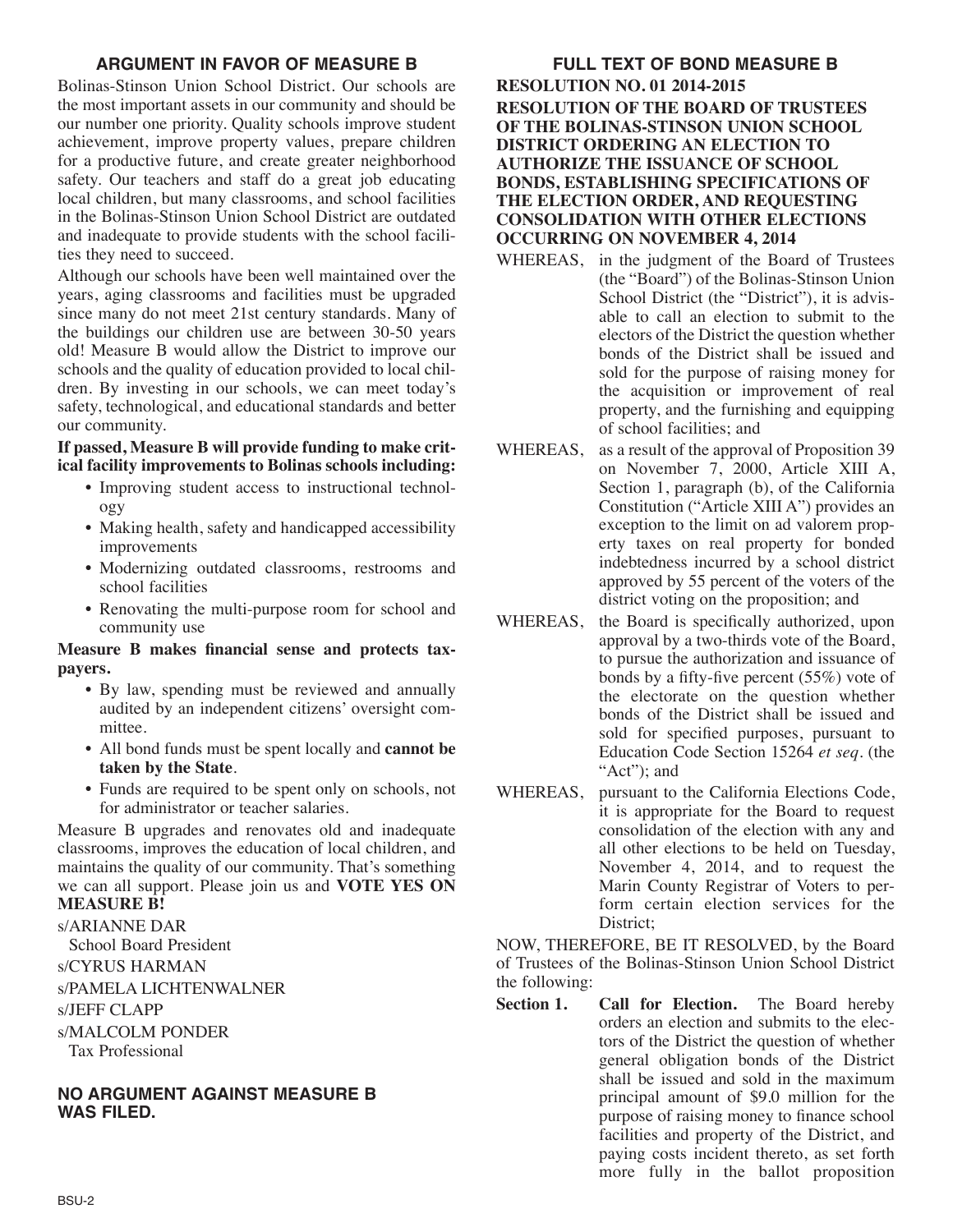approved pursuant to Section 3. This Resolution constitutes the order of the District to call such election.

- **Section 2. Election Date.** The date of the election shall be November 4, 2014, and the election shall be held solely within the boundaries of the District.
- **Section 3. Purpose of Election; Ballot Proposition**. The purpose of the election shall be for the voters in the District to vote on a proposition, a full copy of which is attached hereto and marked Exhibit A, containing the question of whether the District shall issue the Bonds for the purpose stated therein, together with the accountability requirements of Article XIII A and Government Code Section 53410 and the requirements of Section 15272 of the Act. The Marin County Registrar of Voters (the "County Registrar") is requested to print the Full Text of Measure contained on Exhibit A in the sample ballot pamphlet. As required by Elections Code Section 13247, the abbreviated form of the measure to appear on the ballot is attached hereto and marked as Exhibit B. The Superintendent or designee is hereby authorized and directed to make any changes to the text of the proposition or this resolution as required to conform to any requirements of Article XIII A, the Act, or the Marin County Registrar of Voters.
- **Section 4. Authority for Election.** The authority for ordering the election is contained in Section 15264 *et. seq.* of the Education Code and Section 1, paragraph (b), subsection (3), of Article XIII A. The authority for the specification of this election order is contained in Section 5322 of the Education Code.
- **Section 5. School Facilities Projects.** As required by Article XIII A, the Board hereby certifies that it has evaluated safety, class size reduction, enrollment growth, and information technology needs in developing the list of school facilities projects set forth on Exhibit A.
- **Section 6. Covenants of the Board upon Approval of the Bonds by the Electorate.** As required by Article XIII, Section 15278 of the Act, and Government Code Section 53410, in the event 55 percent of the voters voting in the District approve of the Bonds, the Board shall:
	- 1. conduct an annual, independent performance audit to ensure that the funds have been expended only on the projects listed in Exhibit A;
	- 2. conduct an annual, independent financial audit of the proceeds from the sale of the Bonds until all of those proceeds

have been expended for the school facilities projects listed in Exhibit A;

- 3. establish and appoint members to an independent citizens' oversight committee in accordance with Sections 15278, 15280, and 15282 of the Act;
- 4. apply the bond proceeds only to the specific purposes stated in the ballot proposition;
- 5. cause creation of accounts into which bond proceeds shall be deposited; and
- 6. cause the preparation of an annual report pursuant to Government Code Sections 53410 and 53411.
- **Section 7. Delivery of this Resolution.** The Clerk of the Board is hereby directed to send a copy of this Resolution to the County Registrar and the Marin County Clerk of the Board of Supervisors.
- **Section 8. Consolidation of Election.** The County Registrar and the Marin County Board of Supervisors are hereby requested to consolidate the election ordered hereby with any and all other elections to be held on November 4, 2014, within the District.
- **Section 9. Ballot Arguments; Tax Rate Statement.** Any and all members of this Board are hereby authorized to act as an author of any ballot argument prepared in connection with the election, including a rebuttal argument. The Superintendent, President of the Board, or their designees, are hereby authorized to execute any Tax Rate Statement or other document and to perform all acts necessary to place the bond measure on the ballot.
- **Section 10. Elections Code.** Pursuant to Section 5303 of the Education Code and Section 10002 of the Elections Code, the Board of Supervisors of Marin County, is requested to permit the Registrar of Voters to render all services specified by Section 10418 of the Elections Code relating to the election, for which services the District agrees to reimburse Marin County in full upon presentation of a bill, such services to include the mailing of the sample ballot and tax rate statement (described in Section 9401 of the Elections Code).
- **Section 11. Agreement.** The Superintendent is authorized and directed to execute the agreements on file with Jones Hall, A Professional Law Corporation, which firm is appointed hereby to perform bond and disclosure counsel services in regard to the Bonds, and Isom Advisors, a Division of Urban Futures Inc. which firm is appointed to perform financial advisory services in regard to the Bonds.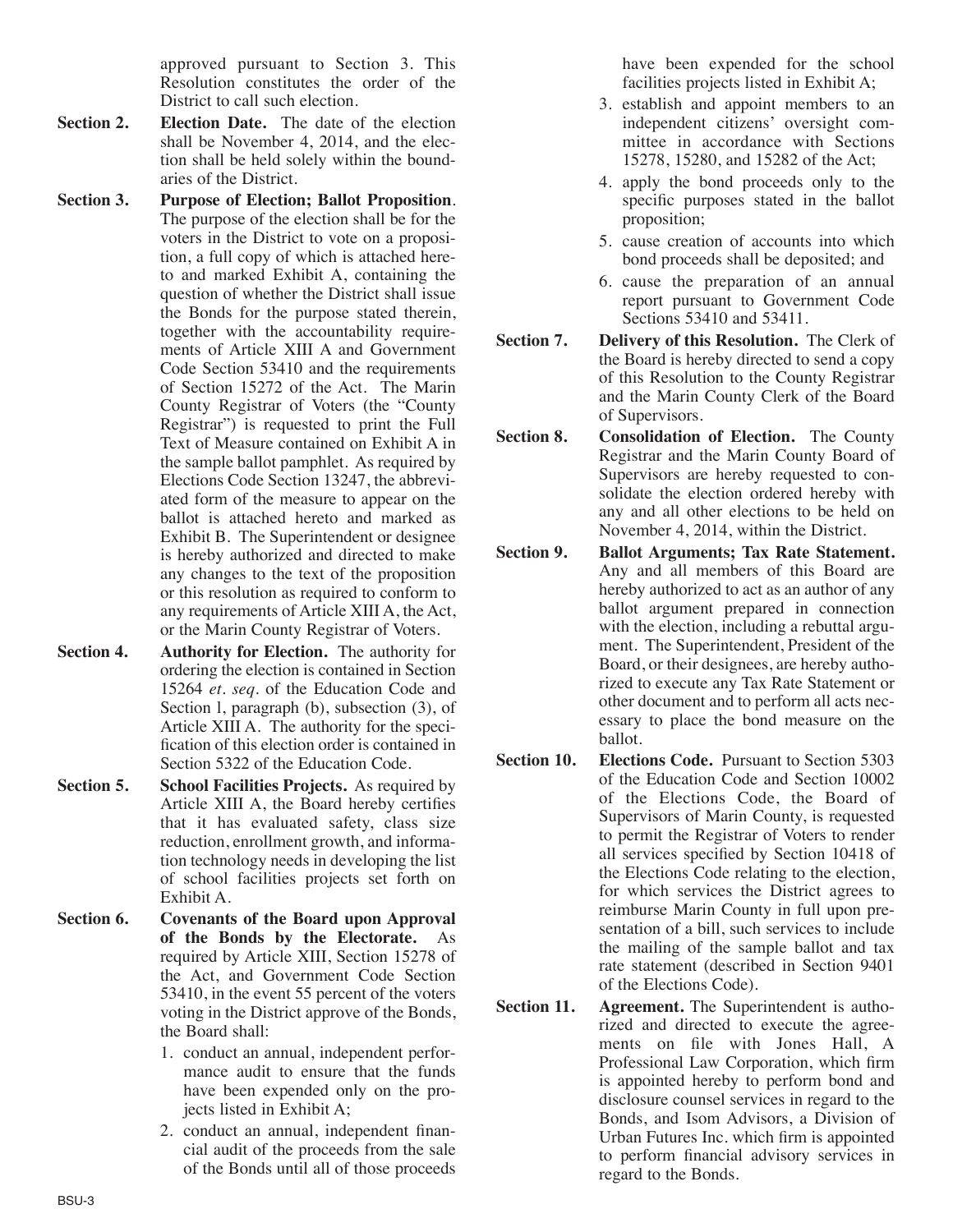**Section 12. Effective Date.** This resolution shall take effect on and after its adoption.

PASSED AND ADOPTED by the Board of Trustees of the Bolinas-Stinson Union School District the 5th day of August, 2014.

### s/NATHAN SIEDMAN Clerk

#### CLERK'S CERTIFICATE

I, Nathan Siedman, Clerk of the Board Trustees of the BOLINAS-STINSON UNION SCHOOL DISTRICT, hereby certify that the foregoing is a full, true, and correct copy of Resolution 01 2014-2015 adopted at a regular meeting place thereof on the 5th day of August, 2014, of which meeting all the members of said Board of Trustees had due notice and at which a majority thereof were present, and that at said meeting said resolution was adopted by the following vote:

> (LIST NAMES OF BOARD MEMBERS IN APPROPRIATE SPACES BELOW) REQUIRES 4 VOTES FOR ADOPTION AYES: 4: Siedman, Pfeiffer, Dar, Harmon NOES: 1: Marcotte ABSENT: \_\_\_\_\_\_\_\_ ABSTENTIONS: \_\_\_\_\_\_\_\_

An agenda of said meeting was posted at least 72 hours before said meeting at 125 Olema Bolinas Road, Bolinas, California, a location freely accessible to members of the public, and a brief general description of said resolution appeared on said agenda.

I further certify that I have carefully compared the same with the original minutes of said meeting on file and of record in my office; that the foregoing resolution is a full, true and correct copy of the original resolution adopted at said board meeting and entered in said minutes; and that said resolution has not been amended, modified or rescinded since the date of its adoption, and the same is now in full force and effect.

#### Dated:August 5, 2014

s/NATHAN SIEDMAN Clerk of the Trustees of the Bolinas-Stinson Union School District

## **EXHIBIT A BALLOT MEASURE FULL TEXT OF MEASURE**

This proposition may be known and referred to as the Bolinas-Stinson Union School District General Obligation Bond of 2014, or Measure B.

#### BOND AUTHORIZATION

By approval of this proposition by at least 55% of the registered voters voting on the proposition, the Bolinas-Stinson Union School District (the "District") shall be authorized to issue and sell bonds of up to \$9.0 million in aggregate principal amount to provide financing for the specific school facilities projects listed in the Bond Project List below, and in order to qualify to receive State matching grant funds, subject to all of the accountability safeguards specified below.

#### ACCOUNTABILITY SAFEGUARDS

The provisions in this section are specifically included in this proposition in order that the District's voters and taxpayers may be assured that their money will be spent wisely to address specific facilities needs of the District, all in compliance with the requirements of Article XIII A, Section  $1(b)(3)$  of the State Constitution, and the Strict Accountability in Local School Construction Bonds Act of 2000 (codified at Education Code Sections 15264 and following).

Evaluation of Needs. The Board of Trustees hereby certifies that it has evaluated safety, class size reduction and information technology needs in developing the Bond Project List.

Limitation on Use of Bond Proceeds. The State of California does not have the power to take locally approved school district bond funds for any State purposes. The Constitution allows proceeds from the sale of bonds authorized by this proposition to be used only for the construction, reconstruction, rehabilitation, or replacement of school facilities listed in this proposition, including the furnishing and equipping of school facilities, or the acquisition or lease of real property for school facilities, and not for any other purpose, including teacher and administrator salaries and other school operating expenses. Proceeds of the bonds may be used to pay or reimburse the District for the cost of District staff only when performing work on or necessary and incidental to the bond projects.

Independent Citizens' Oversight Committee. The Board of Trustees shall establish an independent Citizens' Oversight Committee (pursuant to Education Code Section 15278 and following), to ensure bond proceeds are spent only for the school facilities projects listed in the Bond Project List. The committee shall be established within 60 days of the date on which the Board of Trustees enters the election results on its minutes.

Annual Performance Audits. The Board of Trustees shall conduct an annual, independent performance audit to ensure that the bond proceeds have been expended only on the school facilities projects listed in the Bond Project List.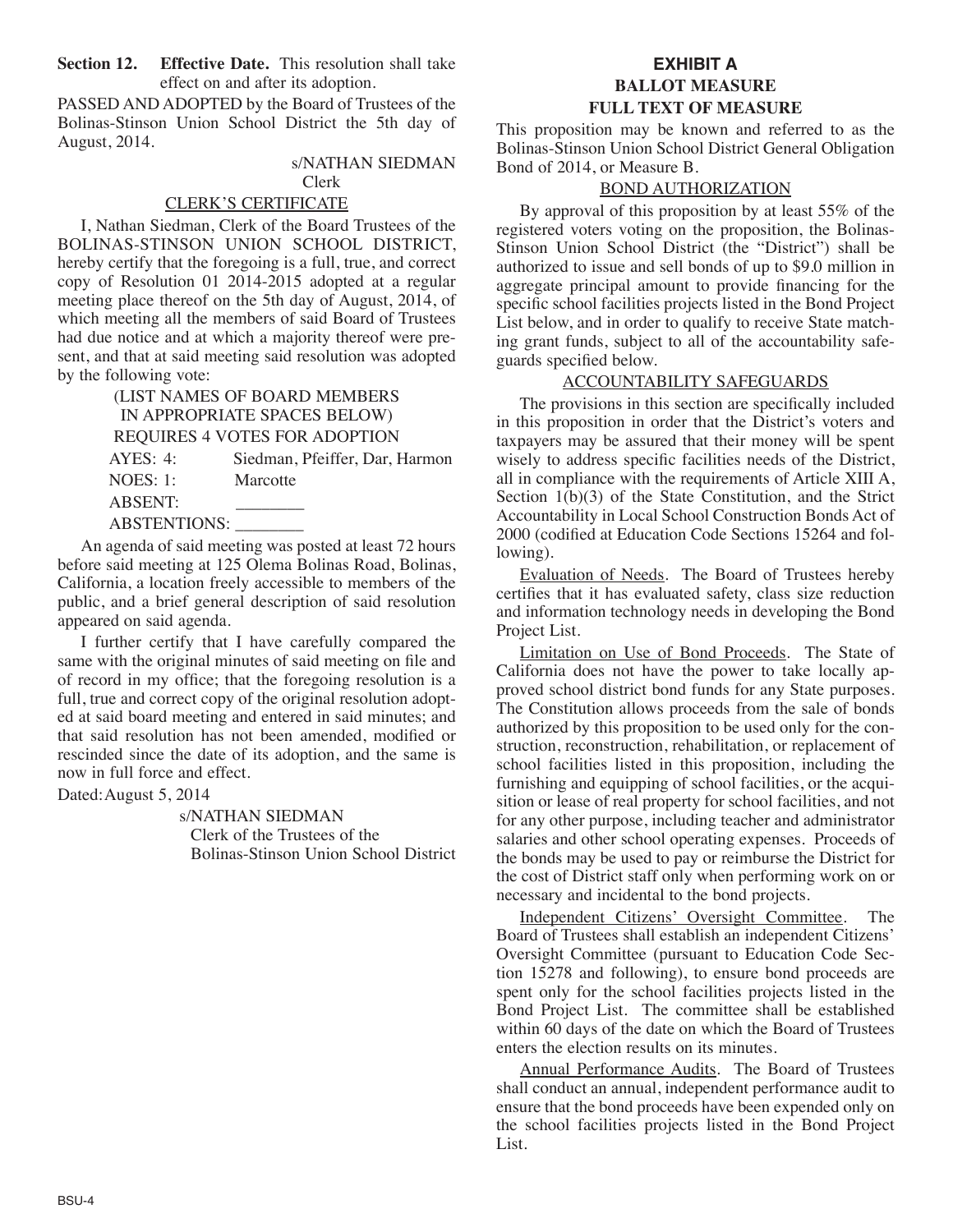Annual Financial Audits. The Board of Trustees shall conduct an annual, independent financial audit of the bond proceeds (which shall be separate from the District's regular annual financial audit) until all of those proceeds have been spent for the school facilities projects listed in the Bond Project List.

Special Bond Proceeds Account; Annual Report to Board. Upon approval of this proposition and the sale of any bonds approved, the Board of Trustees shall take actions necessary pursuant to Government Code Section 53410 and following to establish an account in which proceeds of the sale of bonds will be deposited. As long as any proceeds of the bonds remain unexpended, the Superintendent or the Chief Business Official of the District (or such other employee as may perform substantially similar duties) shall cause a report to be filed with the Board no later than December 31 of each year, commencing December 31 of the year in which bonds are first issued, stating (1) the amount of bond proceeds received and expended in that year, and (2) the status of any project funded or to be funded from bond proceeds. The report may relate to the calendar year, fiscal year, or other appropriate annual period as such officer shall determine, and may be incorporated into the annual budget, audit, or other appropriate routine report to the Board.

#### FURTHER SPECIFICATIONS

Specific Purposes. All of the purposes enumerated in this proposition shall be united and voted upon as one single proposition, pursuant to Education Code Section 15100, and shall constitute the specific purposes of the bonds, and proceeds of the bonds shall be spent only for such purposes, pursuant to Government Code Section 53410.

Joint Use. The District may enter into agreements with the County of Marin or other public agencies or nonprofit organizations for joint use of school facilities financed with the proceeds of the bonds in accordance with Education Code Section 17077.42 (or any successor provision). The District may seek State grant funds for eligible joint-use projects as permitted by law, and this proposition hereby specifies and acknowledges that bond funds will or may be used to fund all or a portion of the local share for any eligible joint-use projects identified in the Bond Project List or as otherwise permitted by California State regulations, as the Board of Trustees shall determine.

Rate of Interest. The bonds shall bear interest at a rate per annum not exceeding the statutory maximum, payable at the time or times permitted by law.

Term of Bonds. The number of years the whole or any part of the bonds are to run shall not exceed the legal limit, though this shall not preclude bonds from being sold which mature prior to the legal limit.

## BOND PROJECT LIST

The Bond Project List below describes the specific projects the Bolinas-Stinson Union School District proposes to finance with proceeds of the bonds. Listed projects will be completed as needed at a particular school site according to Board-established priorities, and the order in which such projects appear on the Bond Project List is not an indication of priority for funding or completion. The final cost of each project will be determined as plans are finalized, construction bids are awarded, and projects are completed. Certain construction funds expected from non-bond sources, including State grant funds for eligible projects, have not yet been secured. Until all project costs and funding sources are known, the Board of Trustees cannot determine the amount of bond proceeds available to be spent on each project, nor guarantee that the bonds will provide sufficient funds to allow completion of all listed projects. Completion of some projects may be subject to further government approvals or appropriation by State officials and boards, to local environmental review, and to input from the public. For these reasons, inclusion of a project on the Bond Project List is not a guarantee that the project will be funded or completed.

Unless otherwise noted, the projects in the Bond Project List are authorized to be completed at each or any of the District's sites, as shall be approved by the Board of Trustees:

- Improve student access to instructional technology
- Make health and safety improvements
- Federal and State-mandated Americans with Disabilities Act (ADA) accessibility upgrades including site access, parking, staff and student restrooms, relocation of some existing electrical devices, drinking fountains, playground equipment, etc.
- Expand current instructional and storage space
- Replace existing wiring systems to meet current electrical and accessibility codes and increased capacity
- Repair or replace outdated heating, ventilation and air conditioning systems with building code compliant, energy efficient systems
- Modernize/renovate outdated classrooms, restrooms and school facilities
- Improve P.E. fields and facilities for school and community use
- Expand current instructional and storage space
- Make security improvements throughout the District, such as installing security fencing, cameras, lighting, and fire alarm and security systems
- Repair and upgrade roofs, walls, and floors
- Expand art shops to better serve students
- Upgrade, renovate and equip multipurpose room, gymnasium, food preparation areas, and other school facilities.
- Increase student safety by improving drop-off and pick-up areas
- Make facility improvements to increase the District's energy efficiency, including replacing outdated windows
- Renovate science facility
- Upgrade school site parking, utilities and grounds
- Remove all dry rot and repair damaged caused by dry rot